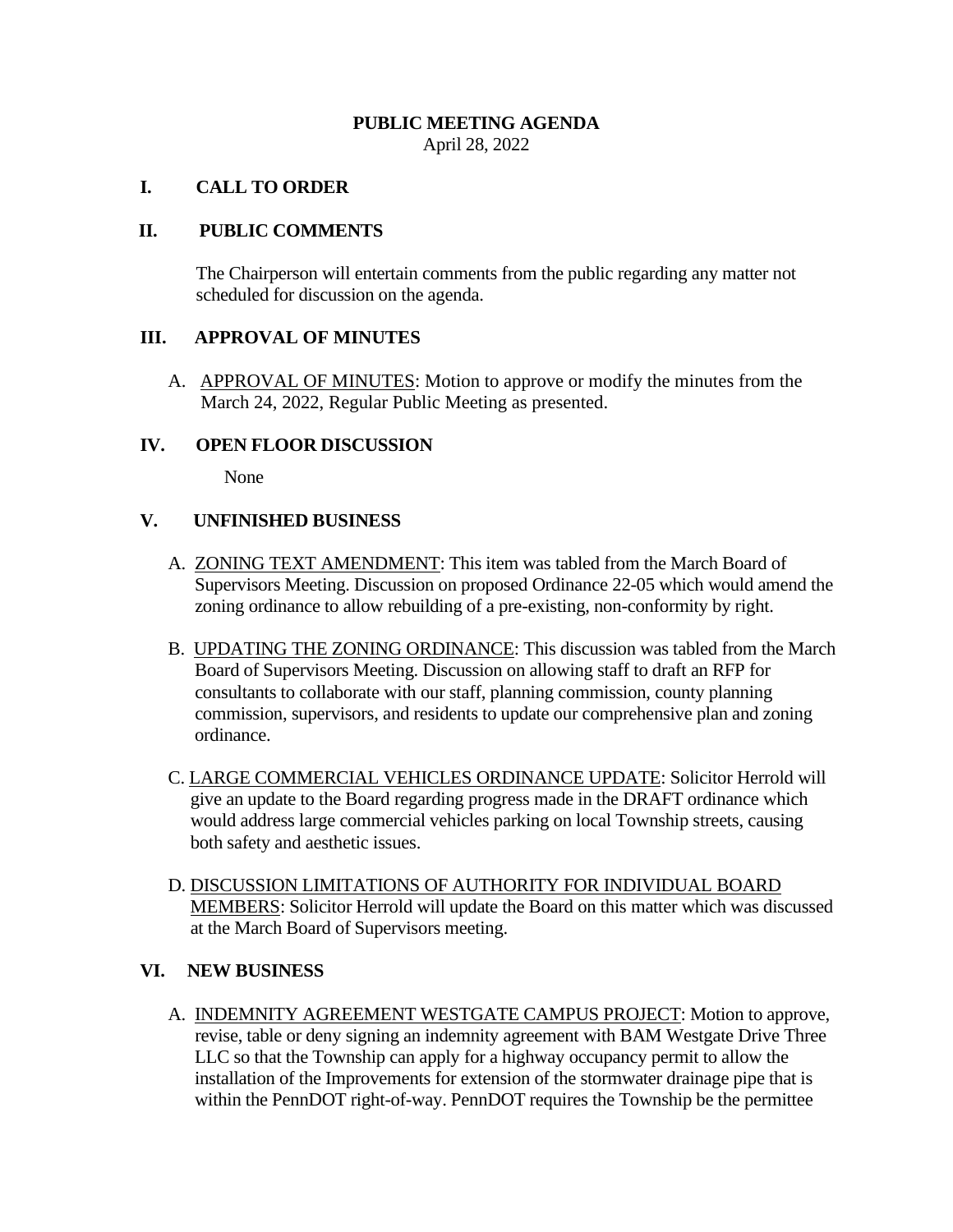and assume responsibilities and liabilities relating to the Improvements.

- B. RESOLUTION 22-12 AMERICA250PA ENDORSEMENT: Motion to approve, revise, table or deny Resolution 22-12, supporting the Pennsylvania Commission for the United States Semiquincentennial.
- C. RESOLUTION 22-13 DESTRUCTION OF RECORDS: Motion to approve, revise, table or deny Resolution 22-13, destruction of police records as provided to the Board.
- D. RESOLUTION 22-14 SEWER PLANNING MODULE FOR FINAL SUBDIVISION PLAN FOR JAMES & KRISTI SWARTZ: Motion to approve, revise, table or deny the sewer planning module for T-866 Final Subdivision Plan for James & Kristi Swartz. DEP is requesting a full planning module due to a newly created parcel being in a lime stone area. Staff is requesting permission to forward the sewer planning module to PA DEP.
- E. T-844 MAINTENANCE GUARANTY RELEASE FOR LOT CONSOLIDATION AND FINAL LAND DEVELOPMENT PLAN FOR THE CHURCH OF THE OPEN DOOR: Motion to approve, revise, table or deny a request from Pastor Jeremy Drake of Church of the Open Door to release the letter of credit being held in the amount of \$14,096.00 as the 18-month guaranty per §121-19 of the West Manchester Township Subdivision and Land Development Ordinance.
- F. STORMWATER MANAGEMENT ORDINANCE WAIVER & DEFERMENT REQUEST: Motion to approve, revise, table or deny a waiver requests from the Stormwater Management Ordinance §113-17.K to allow pipe sizes less than 15-inches in diameter; a deferment §113-17.N.4 to defer performing a detailed soils evaluation until construction; and a deferment §113-18.E.2 to defer performing a geologic site reconnaissance until construction. A stormwater management plan and stormwater report for new single family detached dwellings was submitted by HLS on behalf of Burkentine Builders, Inc. Dawood Engineers has reviewed the stormwater management plans and has submitted a memo supporting the requested waivers. This waiver and deferment request are for the following addresses (lots):

788 Weldon Drive (Lot 25)

.

 30 Weldon Court (Lot 8) 762 Weldon Drive (Lot 12) 766 Weldon Drive (Lot 14) 768 Weldon Drive (Lot 15) 782 Weldon Drive (Lot 22) 784 Weldon Drive (Lot 23)

- G.SHETTER PARK TENNIS/PICKLE BALL COURT: Motion to approve, revise, table or deny authorizing use of the ARPA funds to re-do the Shetter Park tennis/pickle ball court due to the excessive use of the court due to the COVID-19 pandemic.
- H. CONFIRMATION OF CURRENT POLICY WAIVING USER FEES FOR BOARD APPROVED ORGANIZATIONS: Discussion on continuing with current policy of waiving user fees in exchange for maintenance of athletic fields for Board approved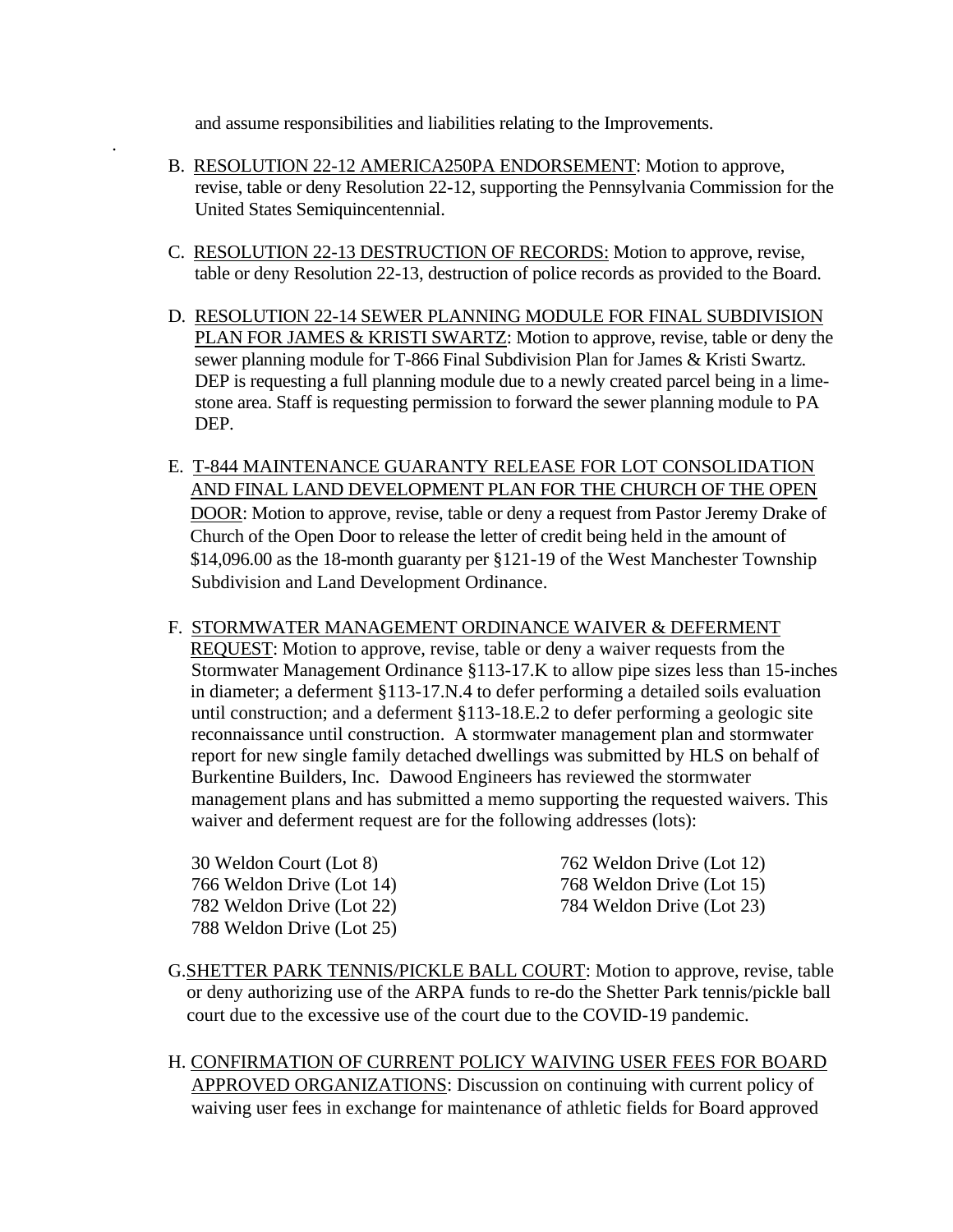organizations. This would include West York Soccer Club, Viking Baseball Team, West York Baseball Team, and West York School District. The fields will remain under ownership or lease agreements of West Manchester Township.

- I. NO PARKING REQUEST: Motion to approve, revise, table or deny allowing the Township Solicitor to prepare and advertise an Ordinance for a "No Parking" request for the east side of Thornbridge Road West between Slatehill and the Little Conewago Creek Conservation Area. Parking on this side of the street currently effects the ability of the Township Public Works Dept. to access the conservation area for maintenance.
- J. OFFICER KELLER DROP REQUEST: Motion to approve, revise, table or deny acknowledging receipt of the DROP notice for Officer David Keller, and accept and approve the DROP request.
- K. APPLICATION FOR PAYMENT: Motion to approve, revise, table or deny payment number one (1) to Mr. Rehab in the amount of \$14,950.00. This was for the smoke testing done along Sunset Lane between Farm Lane and Carlisle Road, the neighboring area that includes Esbenshade Road and Cedar Road, and the area associated with Winston Drive.
- L. PAWC INDUSTRIAL PRE-TREATMENT PROGRAM ORDINANCE: Motion to approve, revise, table or deny Ordinance 22-04, adopting the PAWC pre-treatment guidelines due to the recent sale of the York City Wastewater Treatment Plant to PAWC.
- M. PAWC TREATMENT AND CONVEYANCE AGREEMENT (BULK USER AGREEMENT): Motion to approve, revise, table or deny approval of the PAWC treatment and conveyance agreement (Bulk User's Agreement) which was negotiated between the connected municipalities and PAWC.
- N. DEBT SERVICE REIMBURSEMENT AGREEMENT: Motion to approve, revise, table or deny approval of the debt service reimbursement agreement for the over payment to York City for improvements to the wastewater treatment plant in the amount of \$146,478.06.
- O. YORK COUNTY CO-RESPONDER PROGRAM COOPERATION AGREEMENT: Motion to approve, revise, table or deny entering into an agreement for a new program That pairs mental health experts with responding police in an effort to guide people With mental illness toward treatment instead of incarceration.
- P. HVAC SYSTEM: Motion to approve, revise, table or deny updating the HVAC system so that the whole system would be using the new universal master system. The quoted price for this upgrade is \$81,410.00.